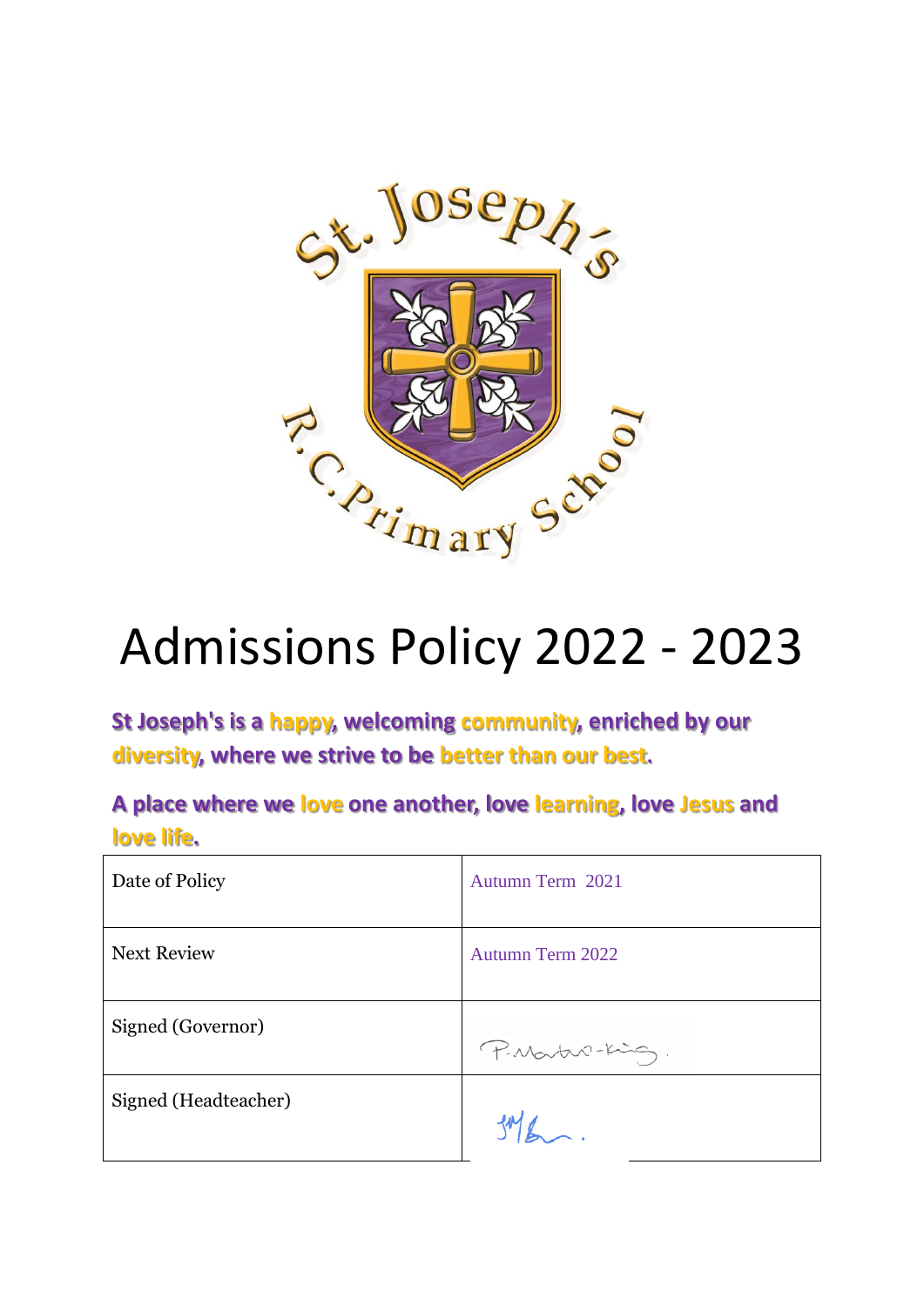

#### ST JOSEPH'S RCVA CATHOLIC PRIMARY SCHOOL, SUNDERLAND ADMISSION POLICY 2022-2023

St Joseph's RCVA Catholic Primary School was founded by the Catholic Church to provide education for children of Catholic families. Whenever there are more applications than places available, priority will be given to Catholic children in accordance with the oversubscription criteria listed below. The school is conducted by its governing body as part of the Catholic Church in accordance with its trust deed and instrument of government, and seeks at all times to be a witness to Our Lord Jesus Christ.

As a Catholic school, we aim to provide a Catholic education for all our pupils. At a Catholic school, Catholic doctrine and practice permeate every aspect of the school's activity. It is essential that the Catholic character of the school's education be fully supported by all families in the school. We therefore hope that all parents will give their full, unreserved and positive support for the aims and ethos of the school. This does not affect the right of an applicant who is not Catholic to apply for and be admitted to a place at the school in accordance with the admission arrangements.

The admission policy criteria will be dealt with on an equal preference basis.

The governing body is the admissions authority and has responsibility for admissions to this school. The local authority undertakes the coordination of admission arrangements during the normal admission round for reception year admission in September.

# **Parishes Served by the School**

The school serves the parish of St Joseph's Sunderland.

## **Published Admission Number**

The governing body has set its published admission number (PAN) at 30 pupils to be admitted to [the reception year] in the school year which begins in September 2022.

## **Application Procedures and Timetable**

To apply for a place at this school in the normal admission round (not in-year applications), a Common Application Form (CAF) must be completed. This is available from the local authority in which the child lives.

The parent will be advised of the outcome of the application on 16 April or the next working day, by the local authority. If the application is unsuccessful (unless the child gained a place at a school the parent ranked higher) the parent will be informed of the decision, related to the oversubscription criteria listed above, and has the right of appeal to an independent appeal panel.

If the parent is required to provide supplemental evidence to support the application (e.g. a baptismal certificate), this evidence should be provided at the time of application. If not provided, evidence may be sought by the governing body following the closing date for applications. This information must have been correct at the date of closing for applications.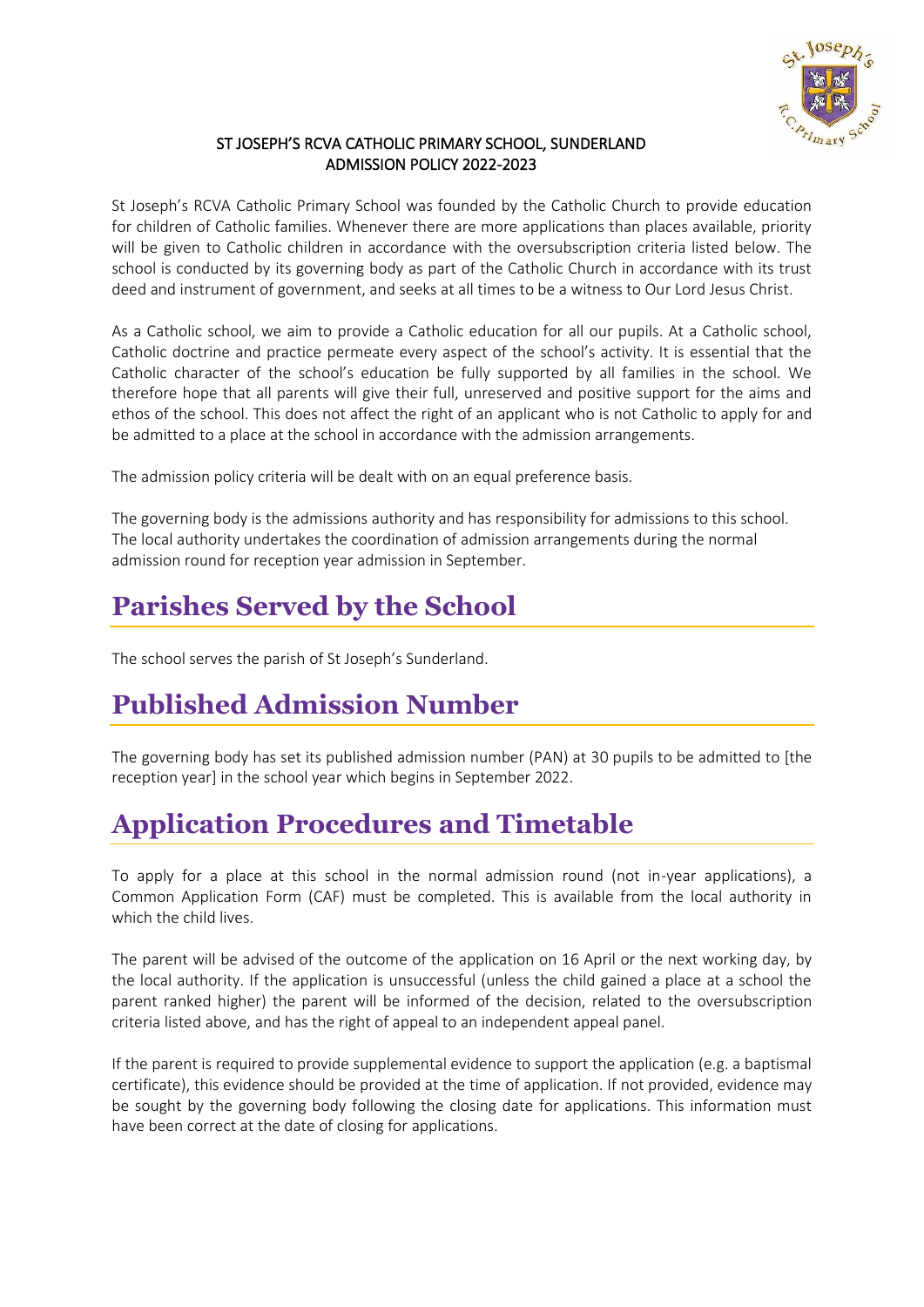All applications which are submitted on time will be considered at the same time and after the closing date for admissions which is 15 January 2022.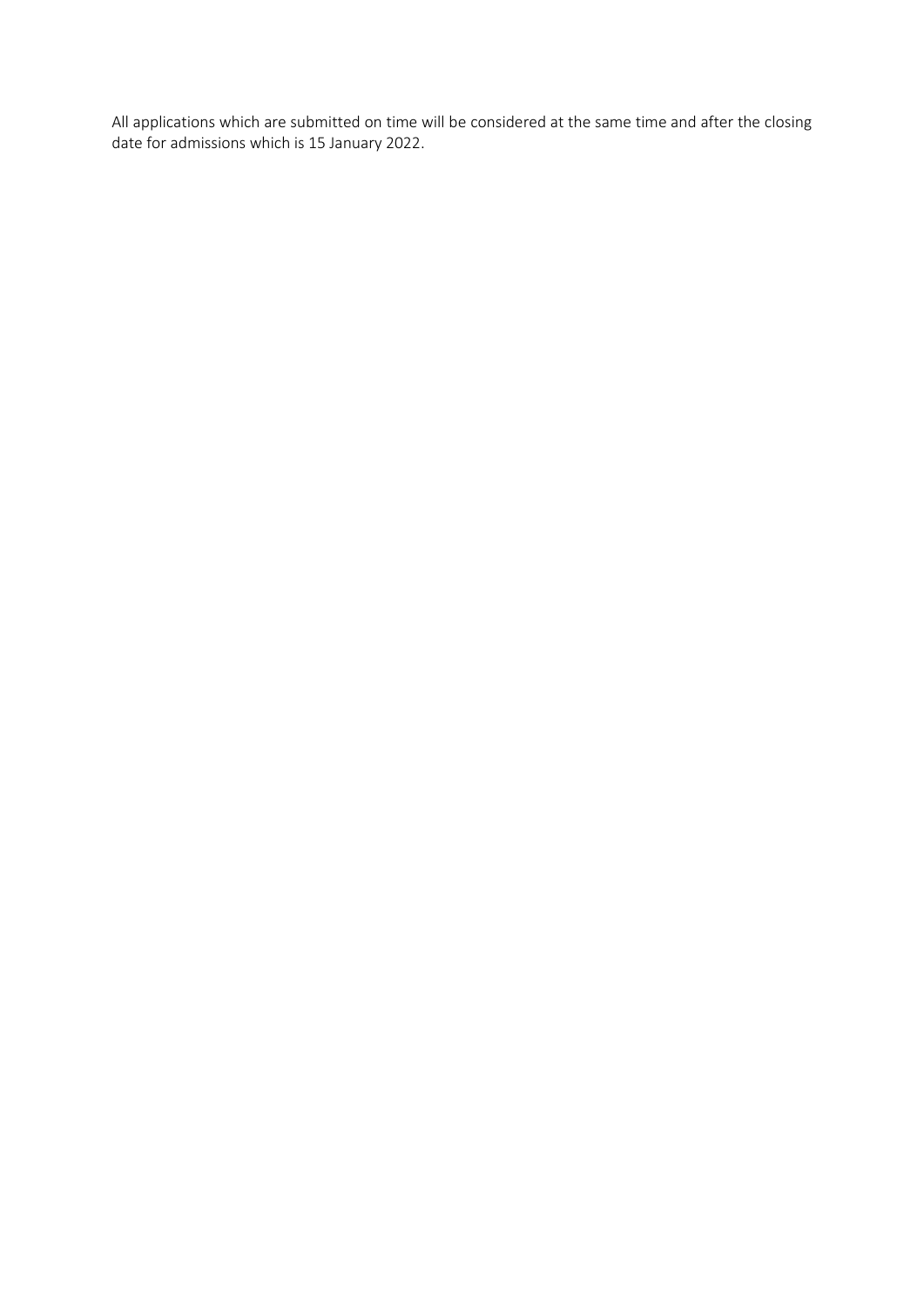## **Pupils with an Education, Health and Care Plan(see note 1)**

The admission of pupils with an Education, Health and Care Plan is dealt with by a completely separate procedure. Children with an Education, Health and Care Plan that names the school must be admitted. Where this takes place before the allocation of places under these arrangements this will reduce the number of places available to other children.

# **Late Applications**

Late applications will be administered in accordance with the home local authority Primary Coordinated Admissions Scheme. Parents are advised to ensure that the application is submitted before the closing date.

## **Admission of Children below Compulsory School Age and Deferred Entry**

A child is entitled to a full-time place in the September following their fourth birthday. A child's parents may defer the date at which their child, below compulsory school age, is admitted to the school, until later in the school year but not beyond the point at which they reach compulsory school age, or beyond the beginning of the final term of the school year for which an offer was made. A child may take up a part-time place until later in the school year, but not beyond the point at which the child reaches compulsory school age. Upon receipt of the offer of a place a parent should notify the school in writing, as soon as possible, that they wish to either defer their child's entry to the school or take up a part-time place.

#### **Admission of Children outside their Normal Age Group**

A request may be made for a child to be admitted outside of their normal age group, for example, if the child is gifted and talented or has experienced problems such as ill health.

Any such request should be made in writing to the headteacher of the school. The governing body will make its decision about the request based on the circumstances of each case and in the best interests of the child. In addition to taking into account the views of the headteacher who has statutory responsibility for the internal organisation, management and control of the school, the governing body will take into account the views of the parents and of appropriate medical and education professionals.

## **Summer Born Children**

The parents of a summer born child, i.e. a child born between 1 April and 31 August, may request that the child be admitted out of their normal age group, to the reception class in the September following their fifth birthday and that that the child will remain in this cohort as they progress through school.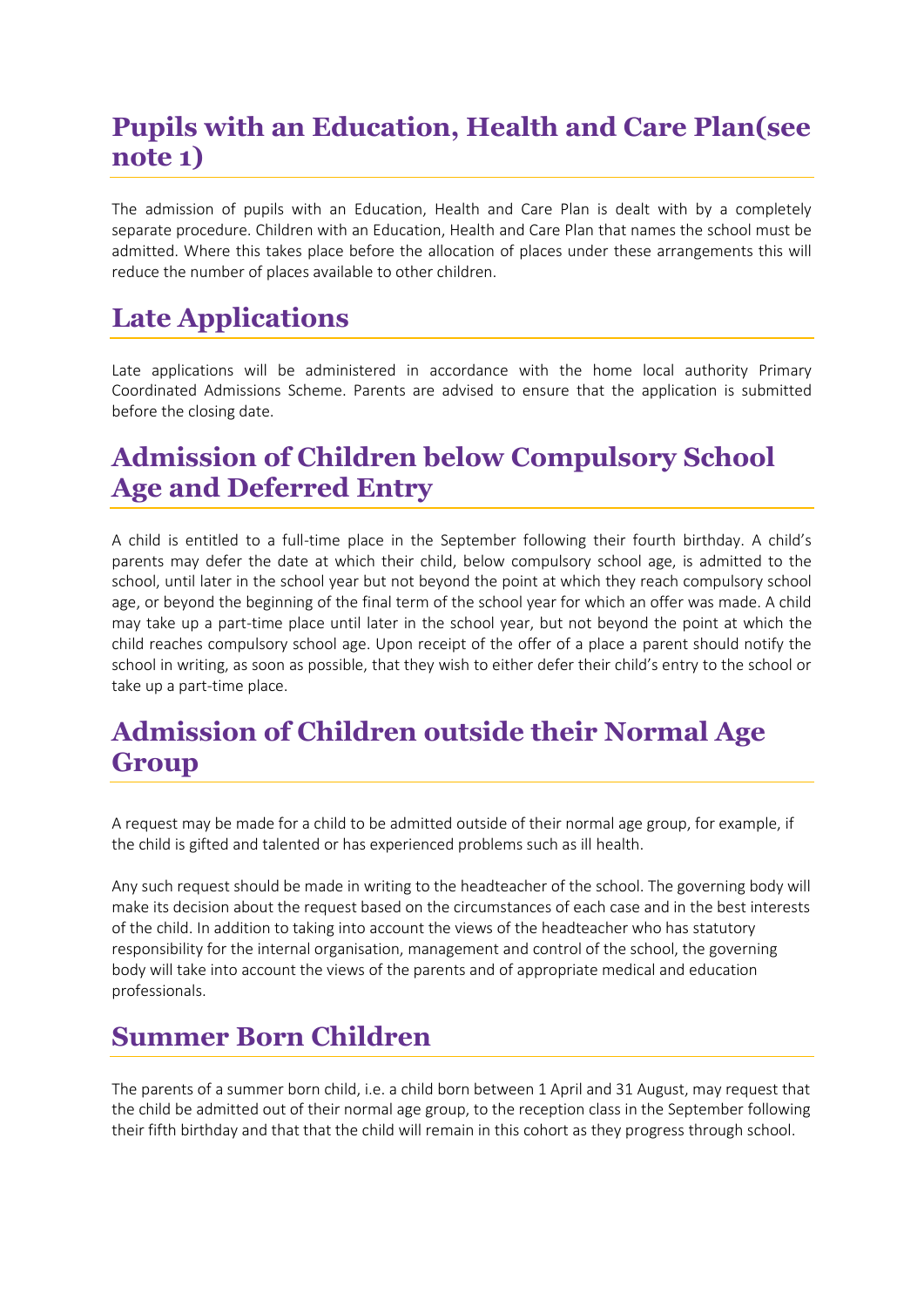Parents who want to make this request should make an application for their child's normal age group at the usual time. The application to the local authority should include this request and in addition it should be made in writing to the headteacher of the school. The local authority will liaise with the governing body that will make its decision about the request based on the circumstances of each case and in the best interests of the child. In addition to taking into account the views of the headteacher, who has statutory responsibility for the internal organisation, management and control of the school, the governing body will take into account the views of the parents and of appropriate medical and education professionals.

Parents will be informed of the outcome of the request before primary national offer day.

If the request is agreed by the governing body, the application for the normal age group may be withdrawn before a place is offered. If the request is refused, the parent must decide whether to accept the offer of a place for the normal age group, or to refuse it and make an in year application for admission to year one for the September following the child's fifth birthday.

Where a parent's request is agreed, they must make a new application as part of the main admissions round the following year.

One admission authority cannot be required to honour a decision made by another admission authority on admission out of the normal age group. Parents, therefore, should consider whether to request admission out of the normal year group at all their preference schools, rather than just their first preference schools.

#### **Waiting Lists**

In addition to their right of appeal, applicants will be offered the opportunity to be placed on a waiting list. This waiting list will be maintained in order of the oversubscription criteria set out below and not in the order in which applications are received or added to the list. Waiting lists for admission will operate throughout the school year. The waiting list will be held open until the last day of the summer term. Inclusion on the school's waiting list does not mean that a place will eventually become available.

#### **Infant Class Size Regulations**

Infant classes may not, by law, contain more than 30 pupils with a single qualified teacher (subject to the provisions in the School Admissions Code for 'excepted children'). Parents do have a right of appeal in accordance with the infant class size regulations if the school is oversubscribed and their child is refused a place.

The governing body will, where logistically possible, admit twins and all siblings from multiple births where one of the children is the last child ranked within the school's PAN.

# **In-Year Applications**

An application can be made for a place for a child at any time outside the admission round and the child will be admitted where there are available places. Applications should be made to the school by contacting Miss Brown at St Joseph's RCVA Primary School. Parents will be advised of the outcome of their application in writing.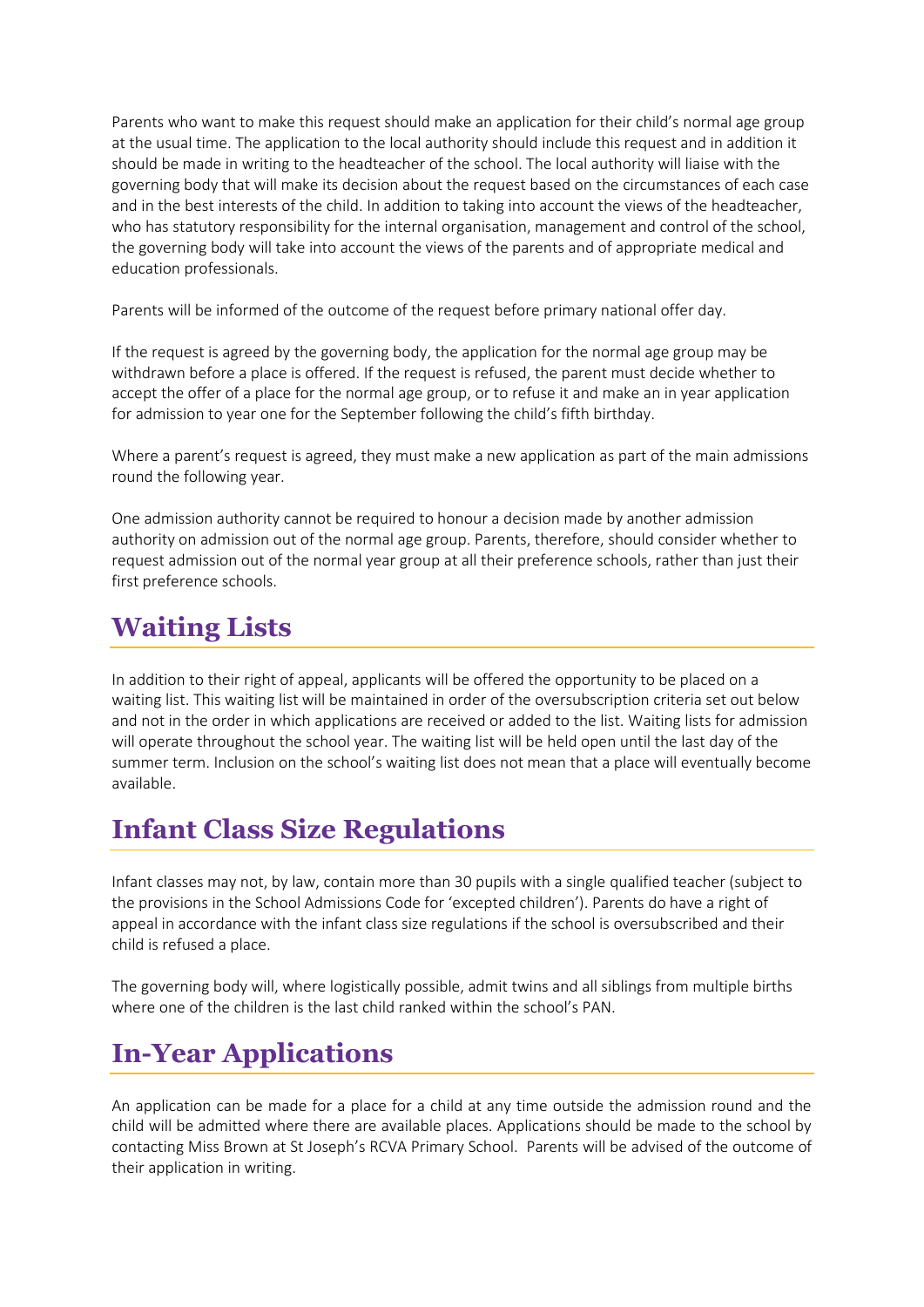Where there are places available but more applications than places, the published oversubscription criteria, as set out above, will be applied.

If there are no places available, a request can be made that the child is added to the waiting list (see above).

The parent has the right of appeal to an independent appeal panel if refused a place.

# **Right of Appeal**

Where a parent has been notified that a place is not available for a child, every effort will be made by the local authority to help the parent to find a place in a suitable alternative school. Parents who are refused a place have a statutory right of appeal. Further details of the appeals process are available by writing to the chair of governors at the school address.

#### **Fair Access Protocol**

The school is committed to taking its fair share of children who are vulnerable and/or hard to place, as set out in locally agreed protocols. Accordingly, outside the normal admission round the governing body is empowered to give absolute priority to a child where admission is requested under any local protocol that has been agreed by both the diocese and the governing body for the current school year. The governing body has this power, even when admitting the child would mean exceeding the published admission number (subject to the infant class size exceptions).

#### **Nursery**

For children attending the school's nursery, application to the reception class of the school must be made in the normal way, to the home local authority. Attendance at the school's nursery does not automatically guarantee that a place will be offered at the school.

#### **False Evidence**

The governing body reserves the right to withdraw the offer of a place or, where a child is already attending the school, the place itself, where it is satisfied that the offer or place was obtained by deception.

## **Oversubscription Criteria**

Where there are more applications for places than the number of places available, places will be offered according to the following order of priority.

*First priority in each category will be given to children who will have an older sibling attending the school in September 2022.*

- 1. Catholic looked after and previously looked after children. (see notes 2&3)
- 2. Catholic children who are resident in the parish of St Joseph's Sunderland (see note 3)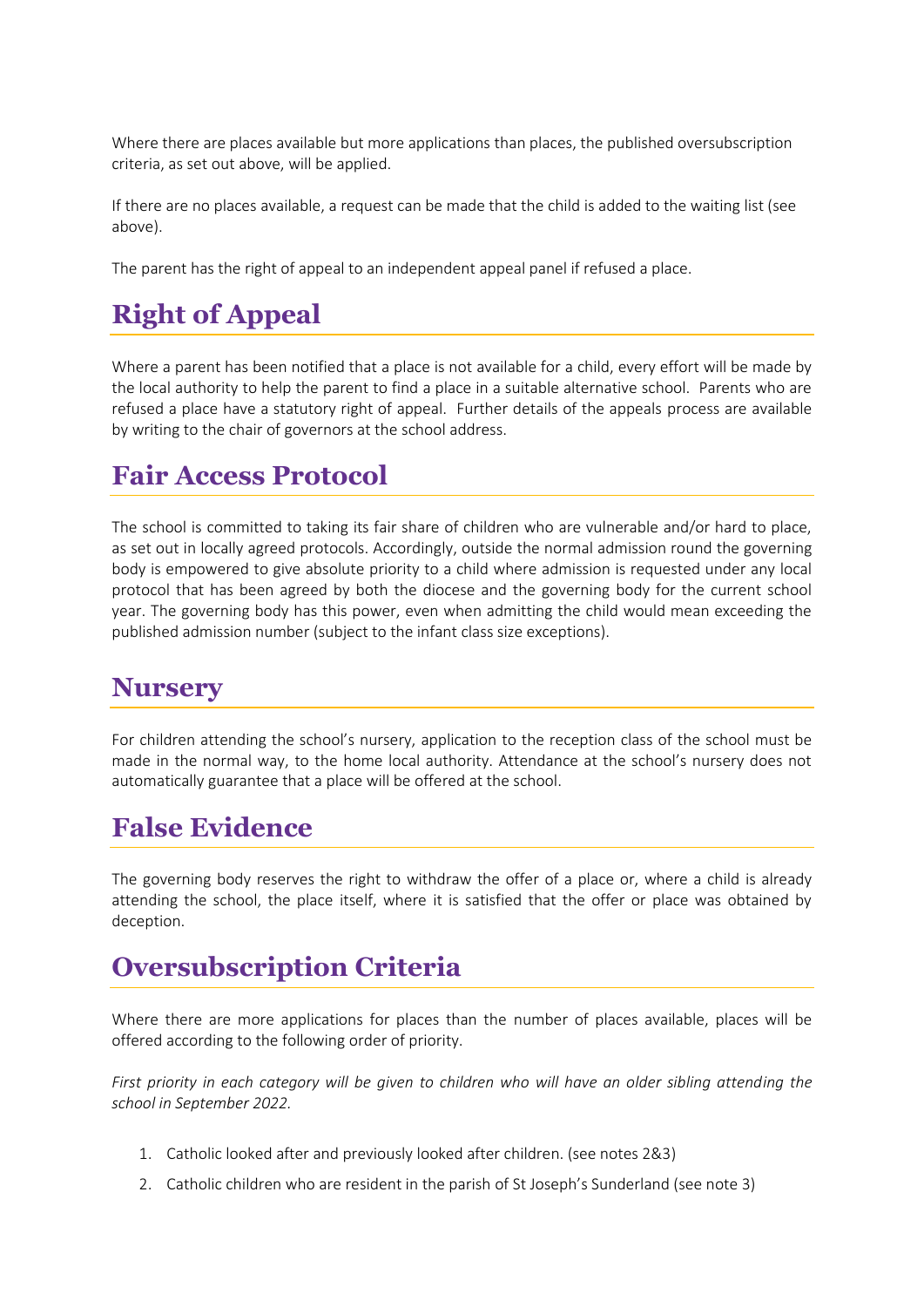- 3. Other Catholic children. (see note 3)
- 4. Other looked after and previously looked after children. (see note 2)
- 5. Catechumens and members of an Eastern Christian Church. (see notes 4&5)
- 6. Children of other Christian denominations whose membership is evidenced by a minister or faith leader. (see note 6)
- 7. Children of other faiths whose membership is evidenced by a minister or faith leader. (see note 7)
- 8. Any other children.

#### **Tie Breaker**

Where there are places available for some, but not all applicants within a particular criterion priority will be given to children living closest to the school determined by the shortest distance. Distance from home to school when measured by the shortest walking route will be the deciding factor. Measurements will be calculated using the Local Authority's Geographical Information System, (GIS.) In the event of distances being the same for two or more children where this would determine the last place to be allocated, random allocation will be carried out in a public place and supervised by a person independent of the school.

#### *Notes and definitions*

- 1. An Education, Health and Care Plan is a plan made by the local authority under section 37 of the Children and Families Act 2014, specifying the special educational provision required for a child.
- 2. A looked after child has the same meaning as in section 22(1) of the Children Act 1989, and means any child who is (a) in the care of a local authority (b) being provided with accommodation by them in the exercise of their social services functions (e.g. children with foster parents) or (c) those who have been adopted from state care outside of England at the time of making application to the school.

A previously looked after child is a child who was looked after, but ceased to be so because he or she was adopted, or became subject to a child arrangements order or special guardianship order.

3. Catholic means a member of a Church in full communion with the See of Rome. This includes the Eastern Catholic Churches. This will normally be evidenced by a certificate of baptism in a Catholic Church or a certificate of reception into the full communion of the Catholic Church. For the purposes of this policy, it includes a looked after child living with a family where at least one of the parents is Catholic.

For a child to be treated as Catholic, evidence of Catholic baptism or reception into the Church will be required. Those who have difficulty obtaining written evidence of baptism should contact their Parish Priest who, after consulting with the Diocese, will decide how the question of baptism is to be resolved and how written evidence is to be produced in accordance with the law of the Church.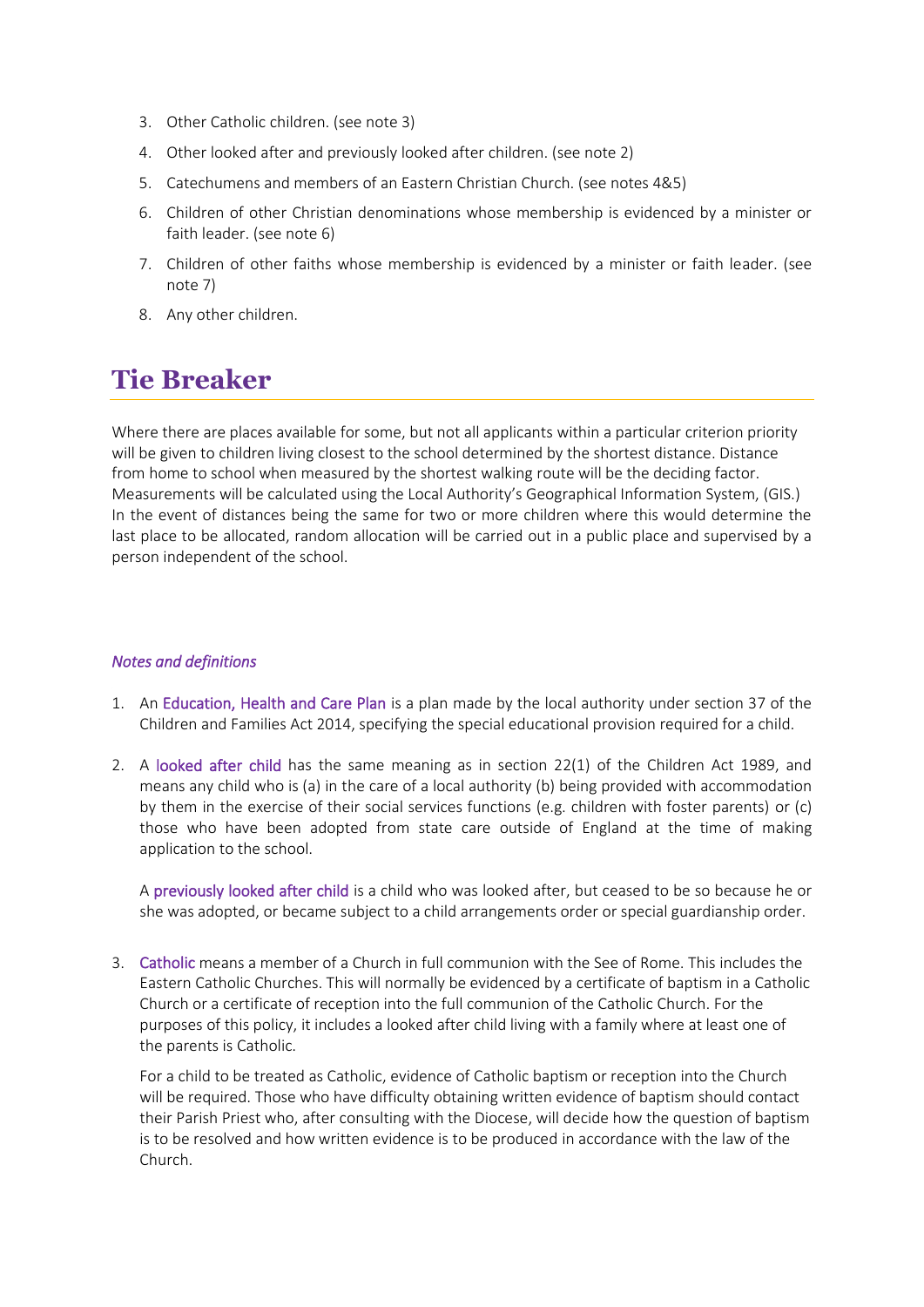- 4. Catechumen means a member of the catechumenate of a Catholic Church. For the purposes of admissions this refers to the child on whose behalf the application is being made. This will normally be evidenced by a certificate of reception into the order of catechumens.
- 5. Eastern Christian Church includes Orthodox Churches, and is normally evidenced by a certificate of baptism or reception from the authorities of that Church. Those who have difficulty obtaining written evidence of baptism or reception should contact the Diocese who will decide how the question of baptism or reception is to be resolved and how written evidence is to be produced in accordance with the law of the Church.
- 6. Children of other Christian denominations means children who belong to other churches and ecclesial communities which, acknowledge God's revelation in Christ, confess the Lord Jesus Christ as God and Saviour according to the Scriptures, and, in obedience to God's will and in the power of the Holy Spirit commit themselves: to seek a deepening of their communion with Christ and with one another in the Church, which is his body; and to fulfil their mission to proclaim the Gospel by common witness and service in the world to the glory of the one God, Father, Son and Holy Spirit. An ecclesial community which on principle has no credal statements in its tradition, is included if it manifests faith in Christ as witnessed to in the Scriptures and is committed to working in the spirit of the above.

All members of Churches Together in England and CYTÛN are deemed to be included in the above definition, as are all other churches and ecclesial communities that are in membership of any local Churches Together Group (by whatever title) on the above basis.

Applicants must provide a baptismal certificate or where child baptism is not practised, a letter confirming their church membership from their minister or faith leader.

- 7. Children of other faiths means children who are members of a religious community that does not fall within the definition of 'other Christian denominations' at 6 above and which falls within the definition of a religion for the purposes of charity law. The Charities Act 2011 defines religion to include:
	- A religion which involves belief in more than one God, and
	- A religion which does not involve belief in a God.

Case law has identified certain characteristics which describe the meaning of religion for the purposes of charity law, which are characterised by a belief in a supreme being and an expression of belief in that supreme being through worship.

Applicants must provide a letter of support to confirm their faith membership from their minister or faith leader.

- 8. A child's home address refers to the address where the child usually lives with a parent or carer, and will be the address provided in the Common Application Form ("CAF"). Where parents have shared responsibility for a child, and the child lives for part of the week with each parent, the home address will be the address given in the CAF, provided that the child resides at that address for any part of the school week.
- 9. Sibling includes: